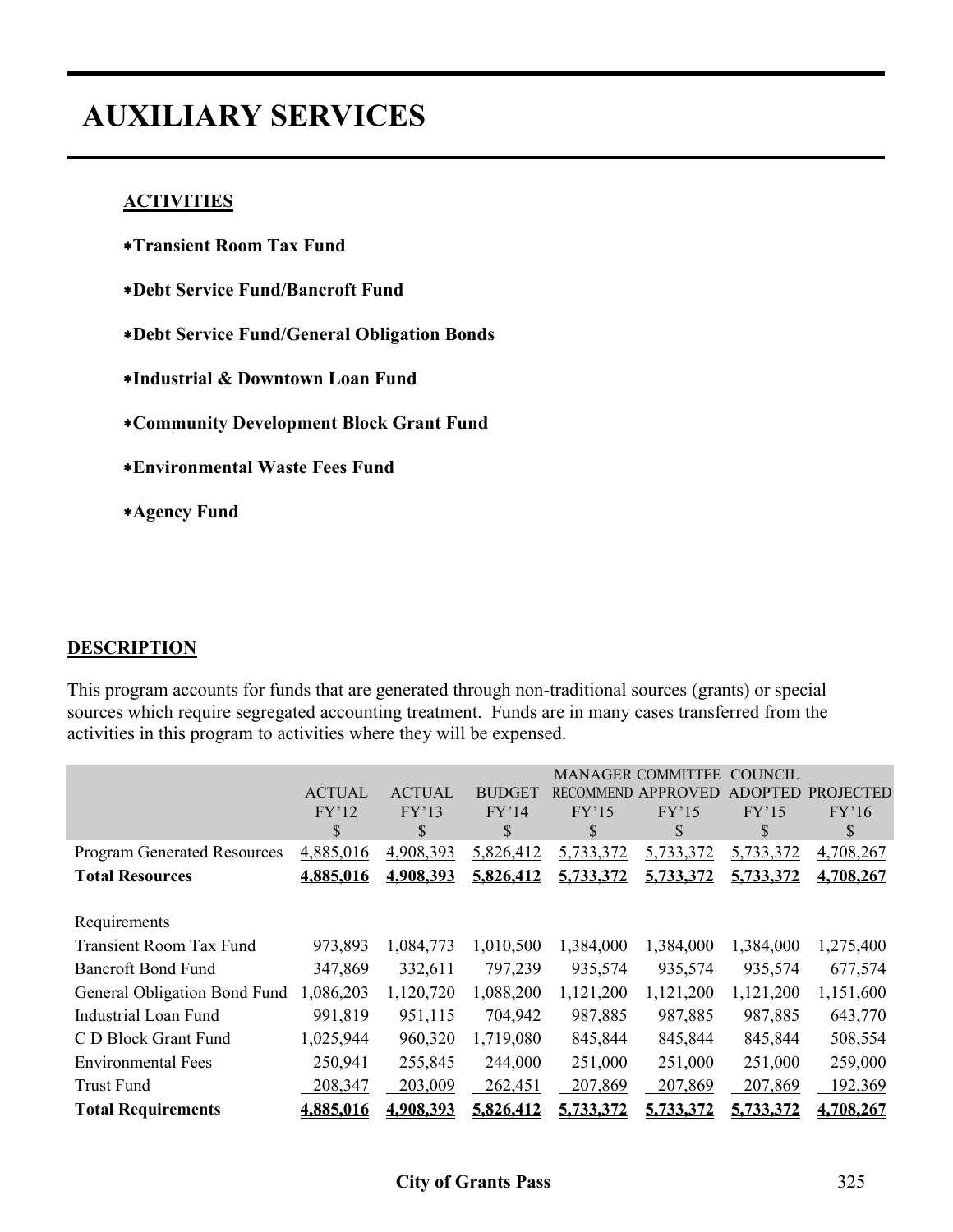## **Program: Auxiliary Services – Transient Room Tax Fund**

#### *Mission Statement:*

This fund is overseen by the Finance Department where our mission is to *"Provide fiscal integrity and efficient service through communication, technology and teamwork."* 

#### *Services Delivered:*

This activity accounts for revenues collected from the Transient Room Tax. Of the 7% base tax, sixty percent of the funds support the Economic Development, Tourism, and Downtown activities. The remaining forty percent is used to fund Park Maintenance and Public Safety programs that support tourism.

In December 2000 the Council revised the room tax ordinance, declaring a 1% increase effective January 1, 2001 and 2002 respectively, bringing the total tax to 9%. Revenues generated by the incremental increase are dedicated specifically, with 30% going to the Tourism program and 70% targeted to the development of parks.

#### *FY'15 Anticipated Accomplishments & Corresponding Council Goal - Strategic Plan Item:*

#### **Provide Cooperative, Shared Leadership Involving Council, Staff and Community**

#### **Objective 4: Ensure efficiency and effectiveness in City Operations**

• Conduct annual room tax audit to ensure integrity of program.

#### *Budget Highlights:*

It is difficult to predict the impact of nationwide economic activity on travel and tourism in our area. Tourism revenue locally declined in FY'09 through FY'11 then began to climb in FY'12. In the last two fiscal years the revenue locally has climbed an average of 10% per year. As FY'13 and estimated FY'14 revenues have already passed pre-recession levels, the FY'15 budget is prepared with a conservative growth estimate of 3%. The FY'15 Budget also reflects a contingency to allow flexibility in transferring to programs should the revenues come in higher than anticipated. Actual transfers to programs will be driven by actual receipts.

#### *FY'14 Activity Review:*

The FY'13 audit was completed during FY'14 with no material discoveries. FY'14 revenue is trending above original estimates.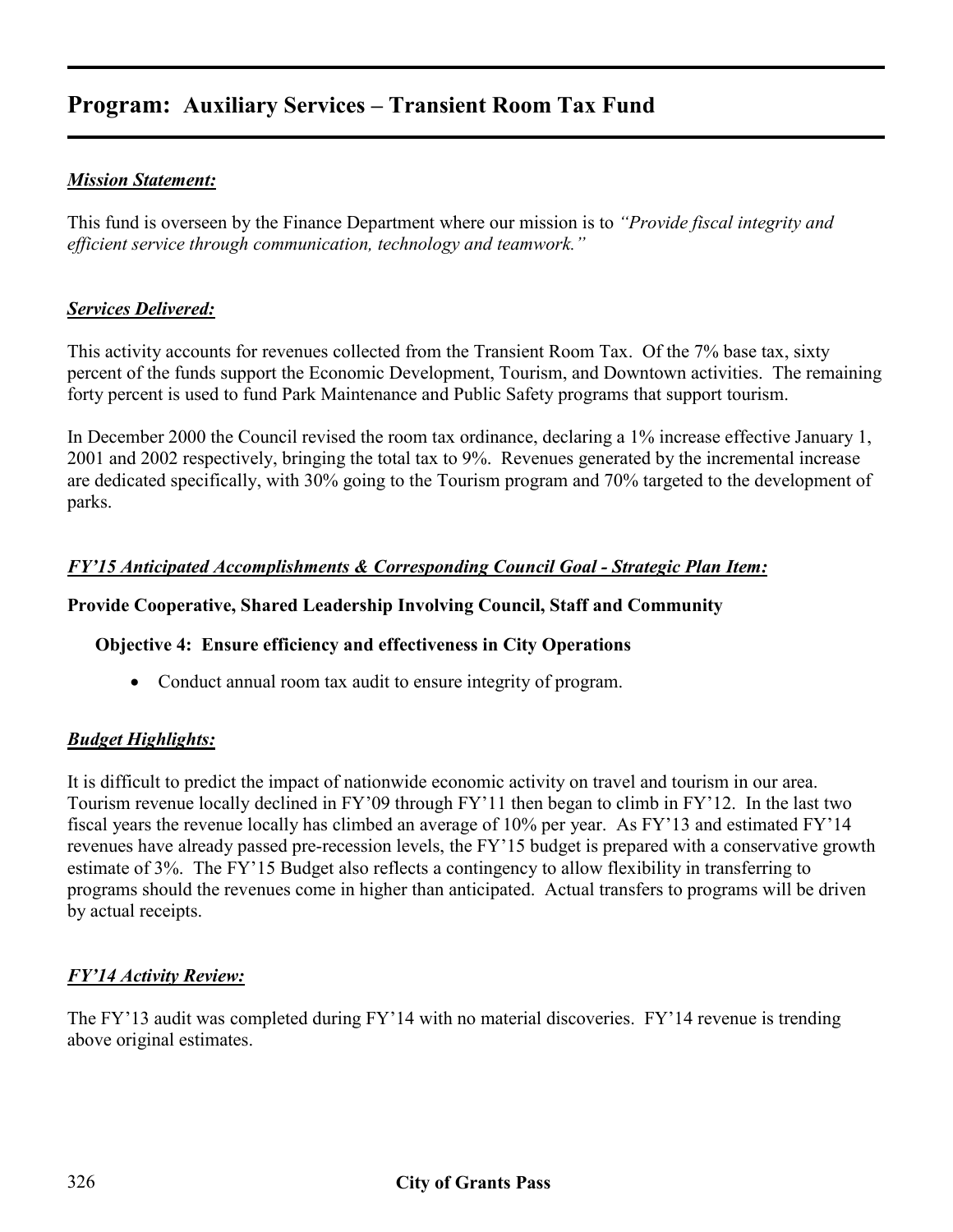## **Program: Auxiliary Services – Transient Room Tax Fund**

|                                                                                                     |                              |                              | <b>Financial Summary</b>     |                                 |                                                     |                                                 |                                 |
|-----------------------------------------------------------------------------------------------------|------------------------------|------------------------------|------------------------------|---------------------------------|-----------------------------------------------------|-------------------------------------------------|---------------------------------|
| Resources                                                                                           | <b>ACTUAL</b><br>FY'12<br>\$ | <b>ACTUAL</b><br>FY'13<br>\$ | <b>BUDGET</b><br>FY'14<br>\$ | <b>RECOMMEND</b><br>FY'15<br>\$ | <b>MANAGER COMMITTEE</b><br>APPROVED<br>FY'15<br>\$ | <b>COUNCIL</b><br><b>ADOPTED</b><br>FY'15<br>\$ | <b>PROJECTED</b><br>FY'16<br>\$ |
| <b>Beginning Balance</b>                                                                            | 21,606                       | 22,078                       | $\theta$                     | 144,300                         | 144,300                                             | 144,300                                         | $\theta$                        |
| <b>Current Resources</b><br><b>Activity Generated</b><br><b>Transient Occupancy Tax</b><br>Interest | 951,487<br>800               | 1,061,816<br>879             | 1,010,500<br>$\overline{0}$  | 1,239,700<br>$\overline{0}$     | 1,239,700<br>$\theta$                               | 1,239,700<br>0                                  | 1,275,400<br>$\bf{0}$           |
| <b>Total Current Revenues</b>                                                                       | 952,287                      | 1,062,695                    | 1,010,500                    | 1,239,700                       | 1,239,700                                           | 1,239,700                                       | 1,275,400                       |
| <b>Total Resources</b>                                                                              | 973.893                      | <u>1.084.773</u>             | 1.010.500                    | 1,384,000                       | 1.384.000                                           | 1,384,000                                       | 1.275.400                       |

|                              | <b>ACTUAL</b>  | <b>ACTUAL</b>    | <b>BUDGET</b>    | RECOMMEND. | <b>MANAGER COMMITTEE</b><br>APPROVED | COUNCIL<br><b>ADOPTED</b> | <b>PROJECTED</b> |
|------------------------------|----------------|------------------|------------------|------------|--------------------------------------|---------------------------|------------------|
| Requirements                 | FY'12          | FY'13            | FY'14            | FY'15      | FY'15                                | FY'15                     | FY'16            |
|                              | \$             | \$               | \$               | \$         | \$                                   | \$                        | \$               |
|                              |                |                  |                  |            |                                      |                           |                  |
| Contractual/Prof Services    | 3,015          | 13,200           | 3,300            | 3,400      | 3,400                                | 3,400                     | 3,500            |
| Direct Charges               | 13,501         | 7,500            | 7,500            | 7,500      | 7,500                                | 7,500                     | 7,500            |
| <b>Transfers Out</b>         | 935,299        | ,063,999         | 999,700          | 1,323,100  | ,323,100                             | 1,323,100                 | 1,214,400        |
| <b>Subtotal Expenditures</b> | 951,815        | 1,084,699        | 1,010,500        | 1,334,000  | 1,334,000                            | 1,334,000                 | 1,225,400        |
| Contingencies                | 0              | $\boldsymbol{0}$ | $\boldsymbol{0}$ | 50,000     | 50,000                               | 50,000                    | 50,000           |
| <b>Ending Balance</b>        | 22,078         | 74               | $\theta$         | 0          | $\Omega$                             | $\theta$                  | $\theta$         |
| <b>Total Requirements</b>    | <u>973.893</u> | 1.084.773        | 1.010.500        | 1.384.000  | 1.384.000                            | 1.384.000                 | 1.275.400        |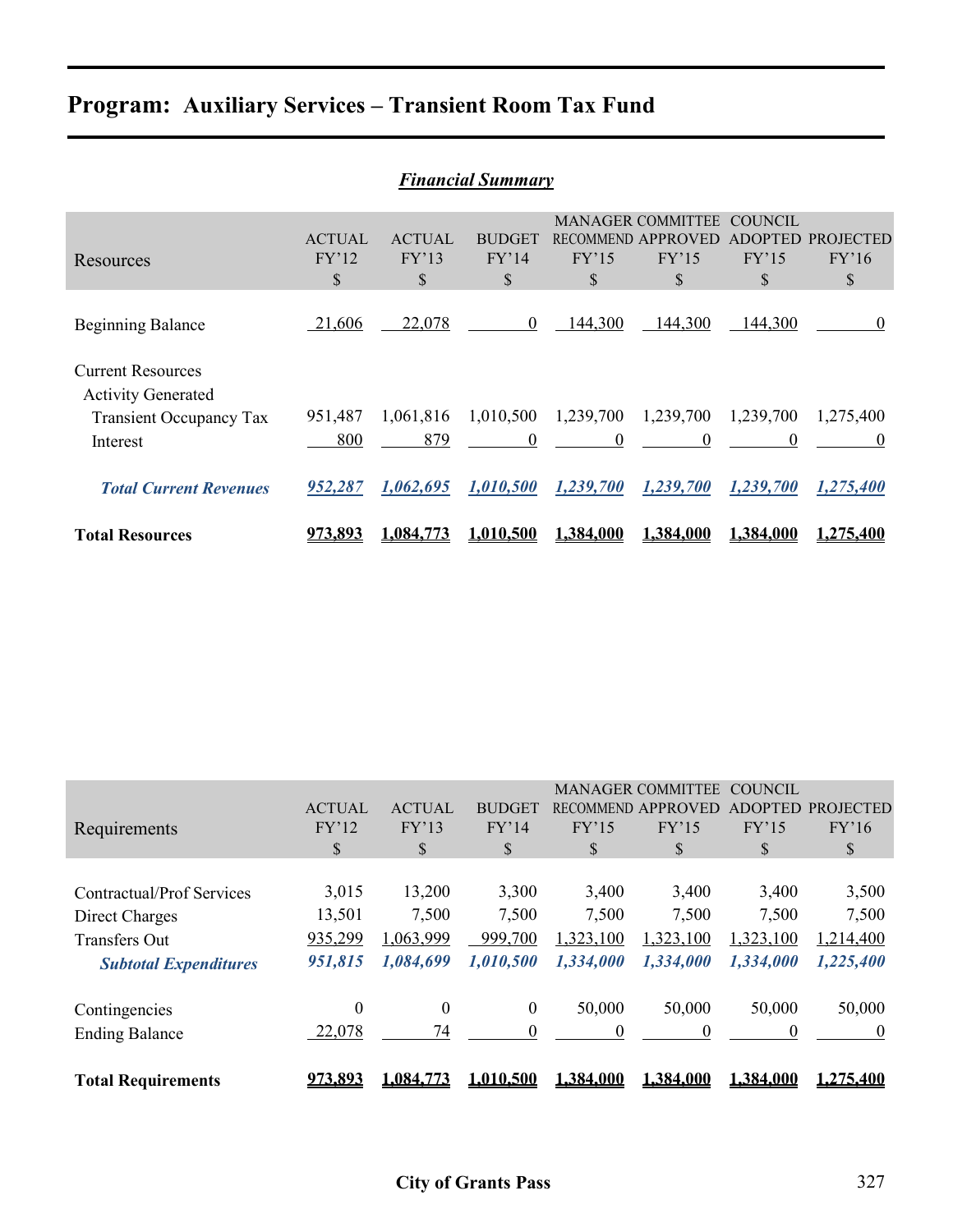## **Program: Auxiliary Services – Debt Service/Bancroft Fund**

#### *Mission Statement:*

This fund is overseen by the Finance Department where our mission is to *"Provide fiscal integrity and efficient service through communication, technology and teamwork."* 

#### *Services Delivered:*

This activity accounts for funds received from property owners to satisfy assessments against their property for improvement projects such as street construction and water line installation. The activity also accounts for the payment of Assessment Bonds sold to finance those improvements.

The projects are often completed through Local Improvement Districts. These districts are formed, generally, at the request of the property owners who will benefit from the project. The City manages the construction of the improvement, usually funding the costs of construction with internal borrowings.

Once a project is complete, the property owners are assessed for the costs. Property assessments may be paid in full when the improvements are completed and billed; or the property owner may choose to have a lien placed on his/her property and pay the assessment in semi-annual installments. This process is known as Bancrofting.

The user signed Bancroft liens are used as collateral to issue bonds and retire the short term debt. The longterm, bonded debt is paid through the payments made by the property owners in the various local improvement districts.

#### *FY'15 Anticipated Accomplishments & Corresponding Council Goal - Strategic Plan Item:*

#### **Provide Cooperative, Shared Leadership Involving Council, Staff and Community**

#### **Objective 4: Ensure efficiency and effectiveness in City Operations**

• Make timely debt service payments to avoid late fees or penalties and ensuring City's credit rating and ability to borrow in the future.

Dependent upon LID activity, largely the result of street and water infrastructure improvements, funding through the sale of bonds or a bank loan may be financially sought during FY'15.

#### *Budget Highlights:*

Recent LID activities have not been large enough in dollar volume to warrant the issuing of bonded debt. Financing costs coupled with the relatively small size of the potential bond issue has made it more practical to self-finance or potentially seek a bank loan. Since LID projects are consumer initiated and cannot be fully anticipated, an appropriation for bond sales is budgeted so as not to preclude citizen initiated action.

#### *FY'14 Activity Review:*

All bond debt was extinguished in FY'03 and the remaining debt has been self-financed via internal borrowings.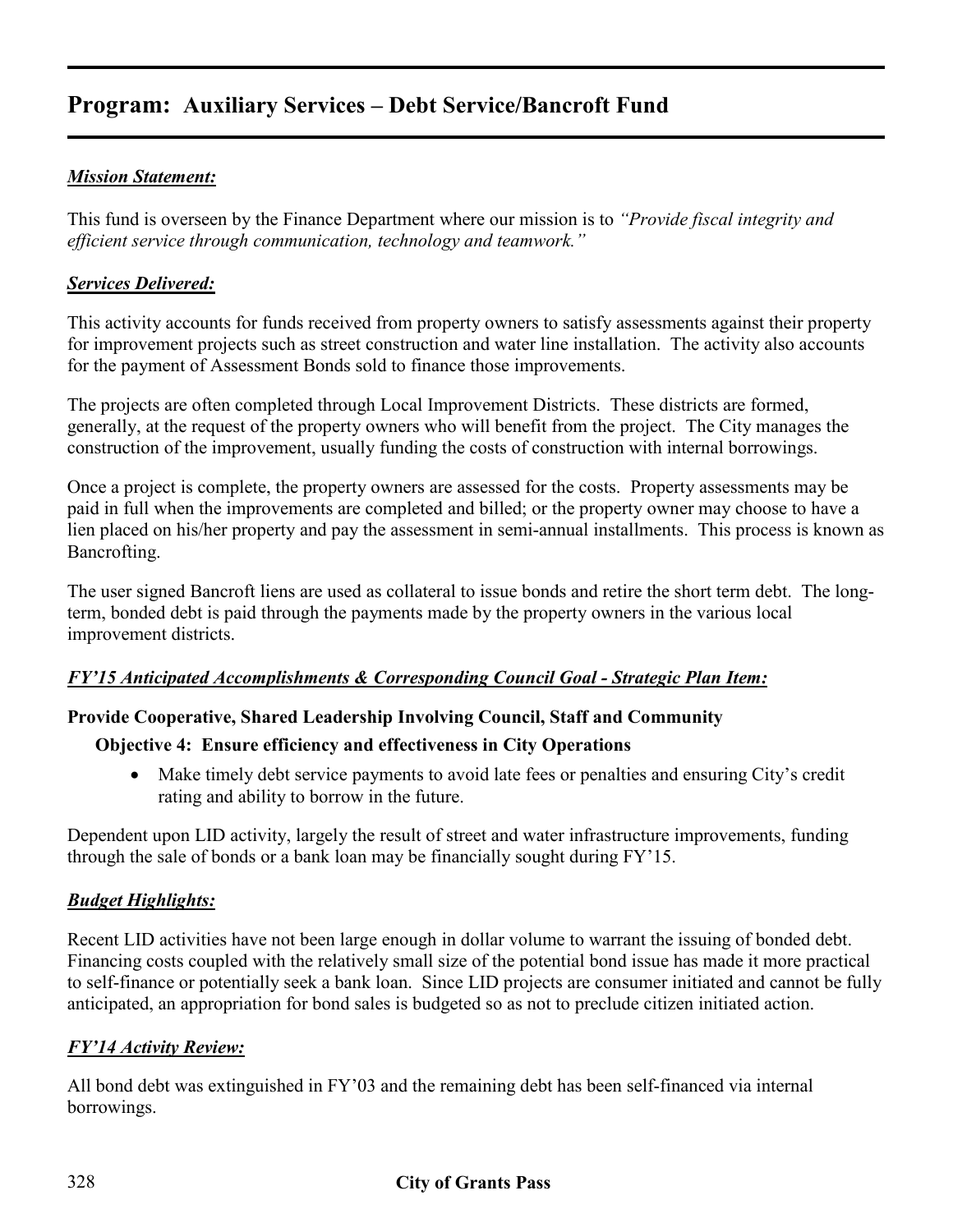# **Program: Auxiliary Services – Debt Service/Bancroft Fund**

| <b>Financial Summary</b>                              |                              |                              |                              |                |                                                               |                                          |                                 |  |  |
|-------------------------------------------------------|------------------------------|------------------------------|------------------------------|----------------|---------------------------------------------------------------|------------------------------------------|---------------------------------|--|--|
| Resources                                             | <b>ACTUAL</b><br>FY'12<br>\$ | <b>ACTUAL</b><br>FY'13<br>\$ | <b>BUDGET</b><br>FY'14<br>\$ | FY'15<br>\$    | <b>MANAGER COMMITTEE</b><br>RECOMMEND APPROVED<br>FY'15<br>\$ | COUNCIL<br><b>ADOPTED</b><br>FY'15<br>\$ | <b>PROJECTED</b><br>FY'16<br>\$ |  |  |
| <b>Beginning Balance</b>                              | 229,486                      | 226,498                      | 137,239                      | 25,574         | 25,574                                                        | 25,574                                   | 17,574                          |  |  |
| <b>Current Resources</b><br><b>Activity Generated</b> |                              |                              |                              |                |                                                               |                                          |                                 |  |  |
| Interest                                              | 1,274                        | 1,070                        | 0                            | $\overline{0}$ | $\Omega$                                                      | $\Omega$                                 | $\theta$                        |  |  |
| <b>Assessment Principal</b>                           | 66,178                       | 58,868                       | 130,000                      | 130,000        | 130,000                                                       | 130,000                                  | 130,000                         |  |  |
| <b>Assessment Interest</b>                            | 50,931                       | 46,175                       | 30,000                       | 30,000         | 30,000                                                        | 30,000                                   | 30,000                          |  |  |
| Bond & Loan Proceeds                                  | $\boldsymbol{0}$             | $\boldsymbol{0}$             | 500,000                      | 750,000        | 750,000                                                       | 750,000                                  | 500,000                         |  |  |
| <b>Total Current Revenues</b>                         | 118,383                      | <u>106,113</u>               | 660,000                      | 910,000        | 910,000                                                       | 910,000                                  | 660,000                         |  |  |
| <b>Total Resources</b>                                | <u>347.869</u>               | 332.611                      | <u>797.239</u>               | 935.574        | 935.574                                                       | 935.574                                  | 677,574                         |  |  |

|                              |               |                |                |                  | <b>MANAGER COMMITTEE</b> | <b>COUNCIL</b> |                  |
|------------------------------|---------------|----------------|----------------|------------------|--------------------------|----------------|------------------|
|                              | <b>ACTUAL</b> | <b>ACTUAL</b>  | <b>BUDGET</b>  | <b>RECOMMEND</b> | APPROVED                 | <b>ADOPTED</b> | <b>PROJECTED</b> |
| Requirements                 | FY'12         | FY'13          | FY'14          | FY'15            | FY'15                    | FY'15          | FY'16            |
|                              | \$            | \$             | \$             | \$               | \$                       | S              | $\mathcal{S}$    |
|                              |               |                |                |                  |                          |                |                  |
| Contractual/Prof Services    | 7,571         | 7,589          | 8,000          | 8,000            | 8,000                    | 8,000          | 8,000            |
| Direct Charges               | 10,000        | 10,000         | 10,000         | 10,000           | 10,000                   | 10,000         | 10,000           |
| Debt Service                 | 103,800       | 200,000        | 200,000        | 150,000          | 150,000                  | 150,000        | 150,000          |
| <b>Transfers Out</b>         | 0             | $\overline{0}$ | 500,000        | 750,000          | 750,000                  | 750,000        | 500,000          |
| <b>Subtotal Expenditures</b> | 121,371       | 217,589        | 718,000        | 918,000          | 918,000                  | 918,000        | 668,000          |
|                              |               |                |                |                  |                          |                |                  |
| Contingencies                | $\theta$      | $\overline{0}$ | 79,239         | 17,574           | 17,574                   | 17,574         | 9,574            |
| <b>Ending Balance</b>        | 226,498       | 115,022        | $\theta$       | $\Omega$         | 0                        | 0              | $\theta$         |
| <b>Total Requirements</b>    | 347,869       | 332,611        | <u>797,239</u> | 935,574          | 935,574                  | 935,574        | 677,574          |
|                              |               |                |                |                  |                          |                |                  |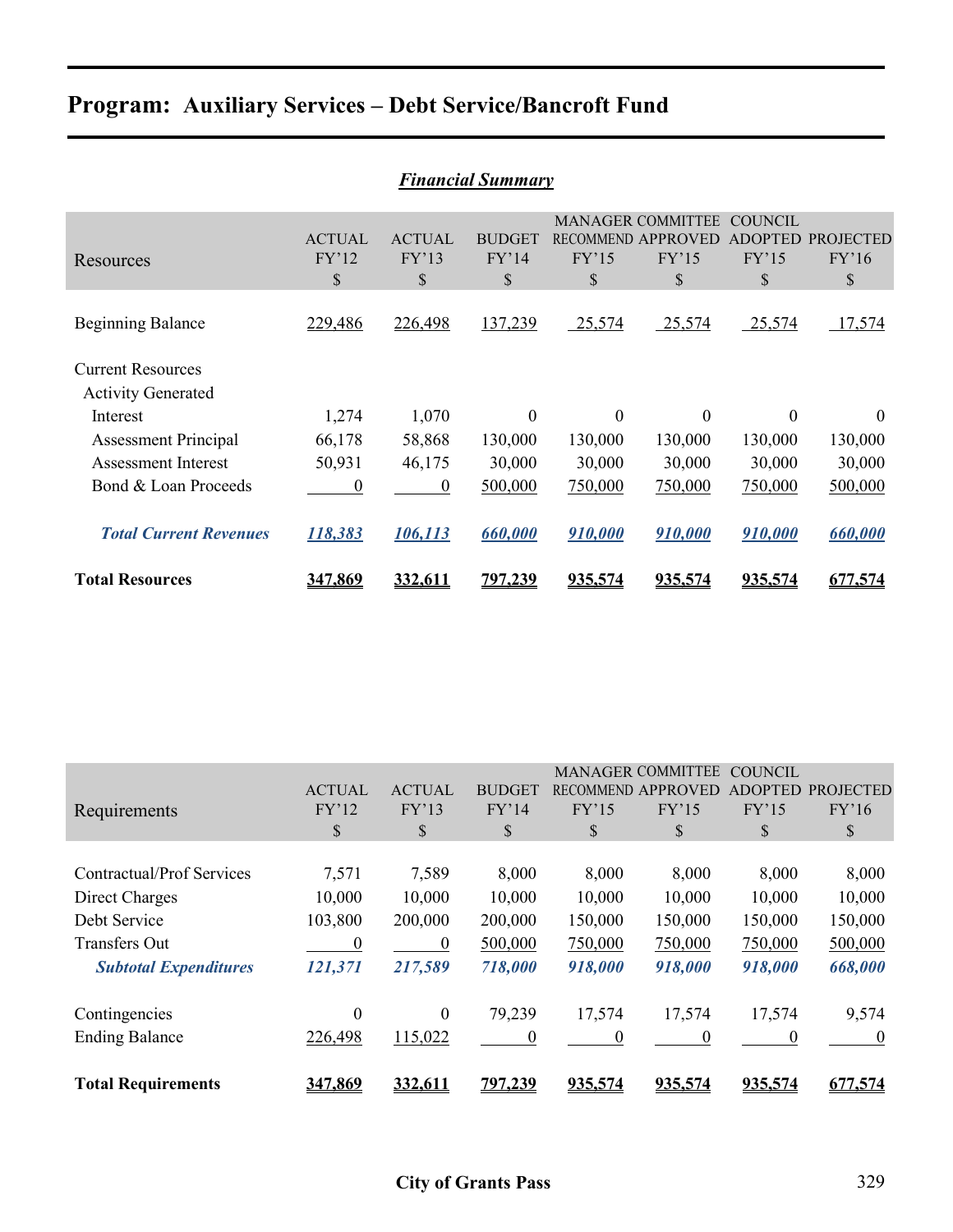## **Program: Auxiliary Services – Debt Service/General Obligation Bonds**

#### *Mission Statement:*

This fund is overseen by the Finance Department where our mission is to *"Provide fiscal integrity and efficient service through communication, technology and teamwork."* 

#### *Services Delivered:*

This activity accounts for property tax collections levied and used to retire debt for bonds sold to construct two new fire and police facilities. These funds have been used to pay capital construction and improvement costs for a new fire/police station located on land owned by the City on East Park Street, a new fire/police station on land the City acquired on Leonard Road, a replacement for the condemned multi-story tower used for fire/police training at the Hillcrest Fire Station, three fire trucks, road, water, and site improvements for the fire/police stations, and bond issuing costs. The voter approved bond was issued in a principal amount of \$9,875,000 and the annual levy is not expected to exceed .51/\$1000 assessed value.

#### *FY'15 Anticipated Accomplishments & Corresponding Council Goal - Strategic Plan Item:*

#### **Provide Cooperative, Shared Leadership Involving Council, Staff and Community**

#### **Objective 4: Ensure efficiency and effectiveness in City Operations**

• Make timely debt service payments to avoid late fees or penalties and ensuring City's credit rating and ability to borrow in the future.

The payments are to be made in June and December of each year with the expiration of payments in 2019. The levy rate for **FY'14 was 0.3857/\$1000** assessed value and a similar rate is expected for FY'15.

#### *Budget Highlights:*

Debt repayments have been budgeted based upon an estimated debt schedule of twelve years. See the Appendix debt tables for a detailed schedule.

#### *FY'14 Activity Review:*

Tax collections and debt service payments followed the long-term schedule during the year.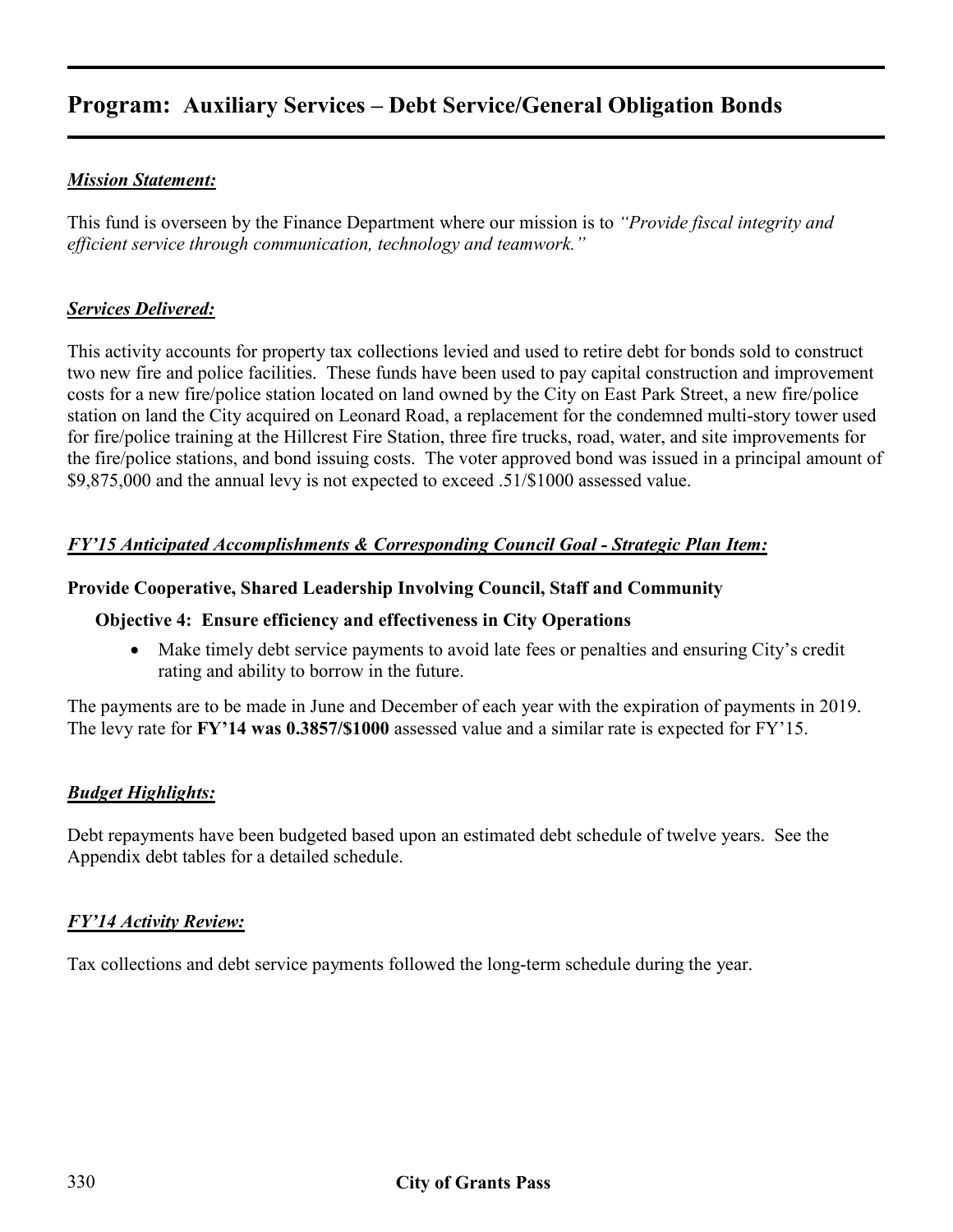## **Program: Auxiliary Services – Debt Service/General Obligation Bonds**

|                               |                  |               | <b>Financial Summary</b> |                  |                          |                |                  |
|-------------------------------|------------------|---------------|--------------------------|------------------|--------------------------|----------------|------------------|
|                               |                  |               |                          |                  | <b>MANAGER COMMITTEE</b> | <b>COUNCIL</b> |                  |
|                               | <b>ACTUAL</b>    | <b>ACTUAL</b> | <b>BUDGET</b>            | <b>RECOMMEND</b> | APPROVED                 | <b>ADOPTED</b> | <b>PROJECTED</b> |
| Resources                     | FY'12            | FY'13         | FY'14                    | FY'15            | FY'15                    | FY'15          | FY'16            |
|                               | \$               | \$            | \$                       | \$               | \$                       | \$             | \$               |
|                               |                  |               |                          |                  |                          |                |                  |
| <b>Beginning Balance</b>      | 92,265           | 106,003       | 108,300                  | 55,400           | 55,400                   | 55,400         | 50,000           |
| <b>Current Resources</b>      |                  |               |                          |                  |                          |                |                  |
| <b>Activity Generated</b>     |                  |               |                          |                  |                          |                |                  |
| <b>Property Taxes</b>         | 979,775          | 1,012,267     | 978,900                  | 1,064,800        | 1,064,800                | 1,064,800      | 1,100,600        |
| Interest                      | 63               | 2,450         | 1,000                    | 1,000            | 1,000                    | 1,000          | 1,000            |
| Other Revenue                 | 14,100           | $\theta$      | 0                        | $\theta$         | 0                        | $\theta$       | $\boldsymbol{0}$ |
| <b>Total Current Revenues</b> | 993,938          | 1,014,717     | 979,900                  | 1,065,800        | 1,065,800                | 1,065,800      | 1,101,600        |
| <b>Total Resources</b>        | <u>1.086.203</u> | 1.120.720     | 1,088,200                | <b>1.121.200</b> | <u>1.121.200</u>         | 1.121.200      | 1.151.600        |

|                              |               |               |               |           | <b>MANAGER COMMITTEE</b>  | <b>COUNCIL</b> |                   |
|------------------------------|---------------|---------------|---------------|-----------|---------------------------|----------------|-------------------|
|                              | <b>ACTUAL</b> | <b>ACTUAL</b> | <b>BUDGET</b> |           | <b>RECOMMEND APPROVED</b> |                | ADOPTED PROJECTED |
| Requirements                 | FY'12         | FY'13         | FY'14         | FY'15     | FY'15                     | FY'15          | FY'16             |
|                              | \$            | \$            | \$            | \$        | \$                        | \$             | \$                |
|                              |               |               |               |           |                           |                |                   |
| Debt Service                 | 980,200       | 1,007,800     | 1,038,200     | 1,071,200 | 1,071,200                 | 1,071,200      | 1,101,600         |
| <b>Subtotal Expenditures</b> | 980,200       | 1,007,800     | 1,038,200     | 1,071,200 | 1,071,200                 | 1,071,200      | 1,101,600         |
|                              |               |               |               |           |                           |                |                   |
|                              |               |               |               |           |                           |                |                   |
| <b>Ending Balance</b>        | 106,003       | 112,920       | 50,000        | 50,000    | 50,000                    | 50,000         | 50,000            |
|                              |               |               |               |           |                           |                |                   |
| <b>Total Requirements</b>    | 1,086,203     | 1,120,720     | 1,088,200     | 1.121.200 | 1.121.200                 | ,121,200       | <u>1,151,600</u>  |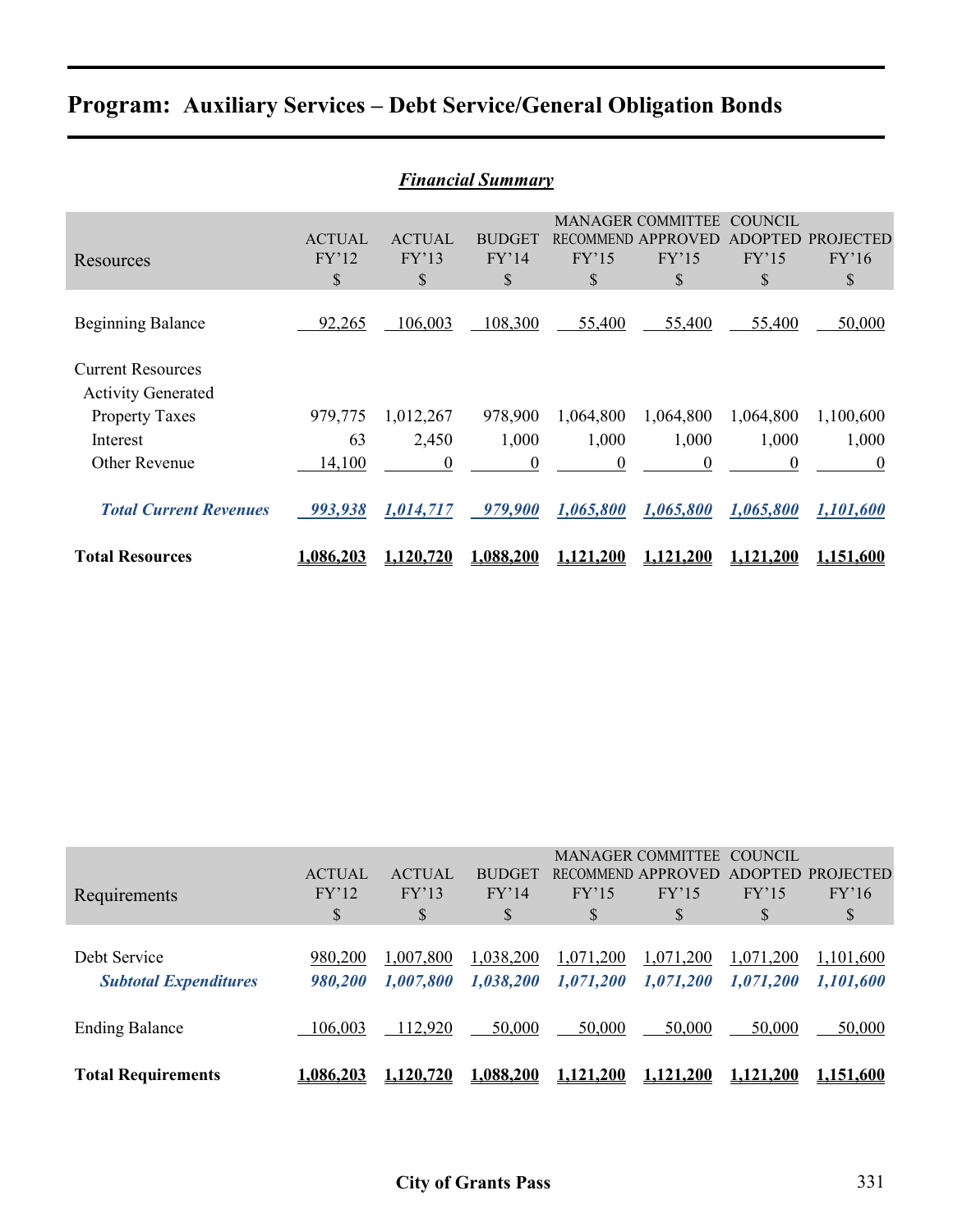## **Program: Auxiliary Services – Industrial and Downtown Loan Fund**

#### *Services Delivered:*

This activity accounts for the industrial development and downtown building renovation loans made by the City and the repayment of those loans. The City utilizes a three-member loan review committee to provide professional loan review expertise and advisory services. This activity responds to the needs expressed through the application process and utilizes the loan funds to assist small businesses.

#### *Performance Measurements:*

A target for loan management is to have 100% loan repayment. Grant and capital expenditure use is measured by the benefit provided by the individual project.

#### *FY'15 Anticipated Accomplishments & Corresponding Council Goal - Strategic Plan Item:*

#### **Encourage Economic Prosperity**

#### **Objective 1: Facilitate an environment to encourage business prosperity and economic opportunities**

- Develop business loan program incorporating a job creation forgiveness element.
- Other loans assist business with façade improvements and with approved infrastructure. Loan repayments become available for new downtown and/or industrial loans, grants for job creation, or other capital expenditures related to economic development.

#### *Budget Highlights:*

The anticipated loan repayments are budgeted to be available for new loans in FY'15. This year \$50,000 has been budgeted for Downtown Loan(s), \$150,000 for Industrial Loan(s), \$50,000 for Micro-enterprise loans and \$50,000 for Job Creation Grants. There is also a \$25,000 Oregon Business Development Department Brownfields grant that will be accounted for in this fund.

#### *FY'14 Activity Review:*

No new loans were processed in FY'14. Grants were given to design and assist with two downtown façade projects.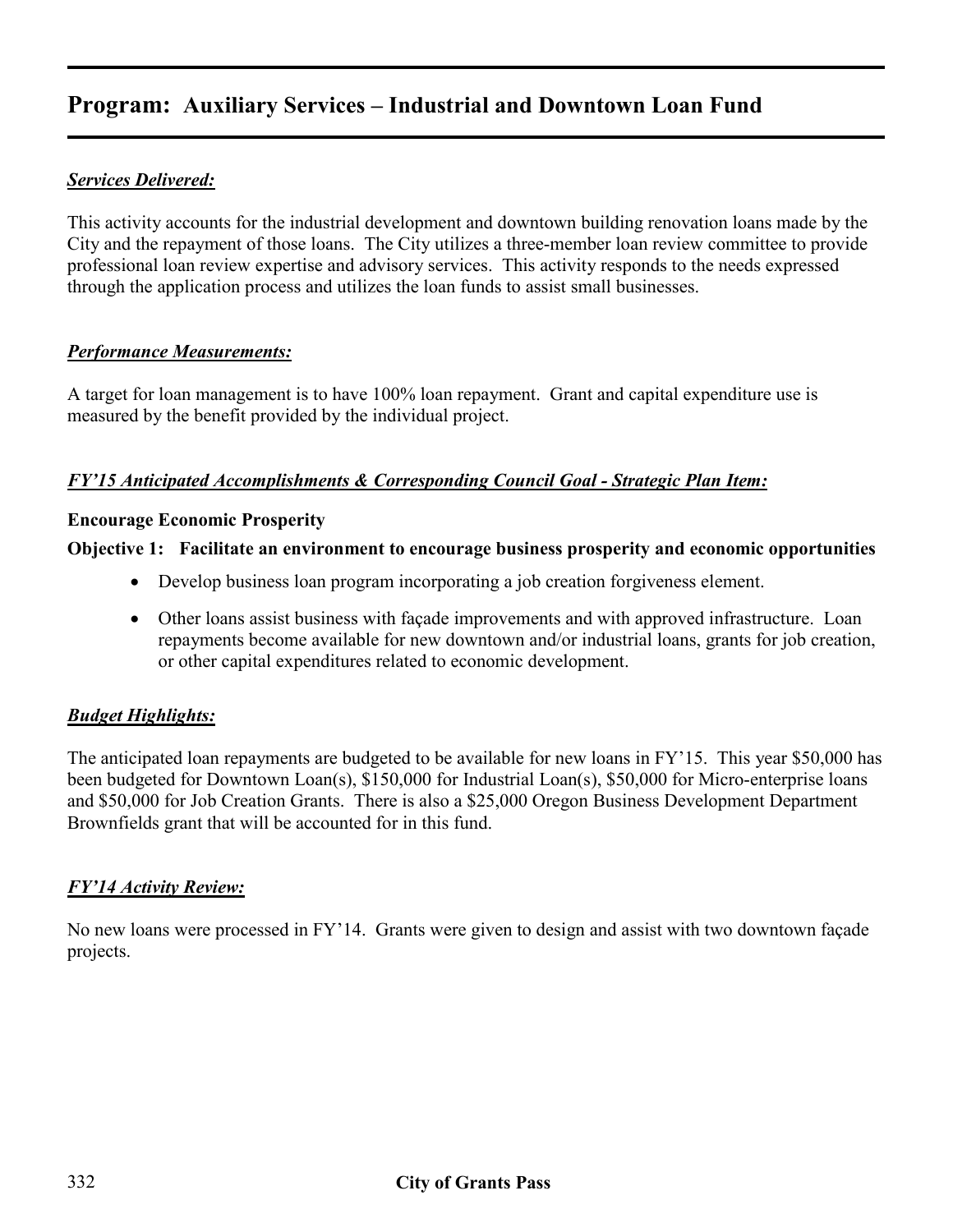## **Program: Auxiliary Services – Industrial and Downtown Loan Fund**

| <b>Financial Summary</b>                              |                                |                              |                                         |             |                                                                         |                                                 |                                 |  |  |
|-------------------------------------------------------|--------------------------------|------------------------------|-----------------------------------------|-------------|-------------------------------------------------------------------------|-------------------------------------------------|---------------------------------|--|--|
| Resources                                             | <b>ACTUAL</b><br>FY'12<br>$\$$ | <b>ACTUAL</b><br>FY'13<br>\$ | <b>BUDGET</b><br>FY'14<br>$\mathcal{S}$ | FY'15<br>\$ | <b>MANAGER COMMITTEE</b><br>RECOMMEND APPROVED<br>FY'15<br>$\mathbb{S}$ | <b>COUNCIL</b><br><b>ADOPTED</b><br>FY'15<br>\$ | <b>PROJECTED</b><br>FY'16<br>\$ |  |  |
| <b>Beginning Balance</b>                              | 978,695                        | 938,972                      | 694,057                                 | 927,000     | 927,000                                                                 | 927,000                                         | 632,885                         |  |  |
| <b>Current Resources</b><br><b>Activity Generated</b> |                                |                              |                                         |             |                                                                         |                                                 |                                 |  |  |
| Interest                                              | 7,237                          | 5,959                        | 6,735                                   | 6,735       | 6,735                                                                   | 6,735                                           | 6,735                           |  |  |
| Loan Repayments                                       | 5,887                          | 6,184                        | 4,000                                   | 4,000       | 4,000                                                                   | 4,000                                           | 4,000                           |  |  |
| Revenues other Agencies                               | $\boldsymbol{0}$               | $\boldsymbol{0}$             | $\boldsymbol{0}$                        | 50,000      | 50,000                                                                  | 50,000                                          | $\theta$                        |  |  |
| <b>Other Revenue</b>                                  | $\boldsymbol{0}$               | $\boldsymbol{0}$             | 150                                     | 150         | 150                                                                     | 150                                             | 150                             |  |  |
| <b>Total Current Revenues</b>                         | <u>13,124</u>                  | <u>12,143</u>                | 10,885                                  | 60,885      | 60,885                                                                  | 60,885                                          | 10,885                          |  |  |
| <b>Total Resources</b>                                | <u>991,819</u>                 | <u>951,115</u>               | <u>704,942</u>                          | 987,885     | 987,885                                                                 | 987,885                                         | 643,770                         |  |  |

| Requirements                                                                      | <b>ACTUAL</b><br>FY'12<br>\$           | <b>ACTUAL</b><br>FY'13<br>\$           | <b>BUDGET</b><br>FY'14<br>\$   | FY'15<br>\$                 | <b>MANAGER COMMITTEE</b><br>RECOMMEND APPROVED<br>FY'15<br>\$ | <b>COUNCIL</b><br><b>ADOPTED</b><br>FY'15<br>S | <b>PROJECTED</b><br>FY'16<br>\$ |
|-----------------------------------------------------------------------------------|----------------------------------------|----------------------------------------|--------------------------------|-----------------------------|---------------------------------------------------------------|------------------------------------------------|---------------------------------|
| Contractual/Prof Services<br><b>Transfers Out</b><br><b>Subtotal Expenditures</b> | 47,847<br>5,000<br>52,847              | 25,000<br>5,000<br>30,000              | 300,000<br>5,000<br>305,000    | 350,000<br>5,000<br>355,000 | 350,000<br>5,000<br>355,000                                   | 350,000<br>5,000<br>355,000                    | 300,000<br>5,000<br>305,000     |
| Contingencies<br><b>Ending Balance</b><br><b>Total Requirements</b>               | $\boldsymbol{0}$<br>938,972<br>991.819 | $\boldsymbol{0}$<br>921,115<br>951.115 | 399,942<br>$\theta$<br>704.942 | 632,885<br>987.885          | 632,885<br>0<br>987,885                                       | 632,885<br>$\Omega$<br>987,885                 | 338,770<br>$\bf{0}$<br>643,770  |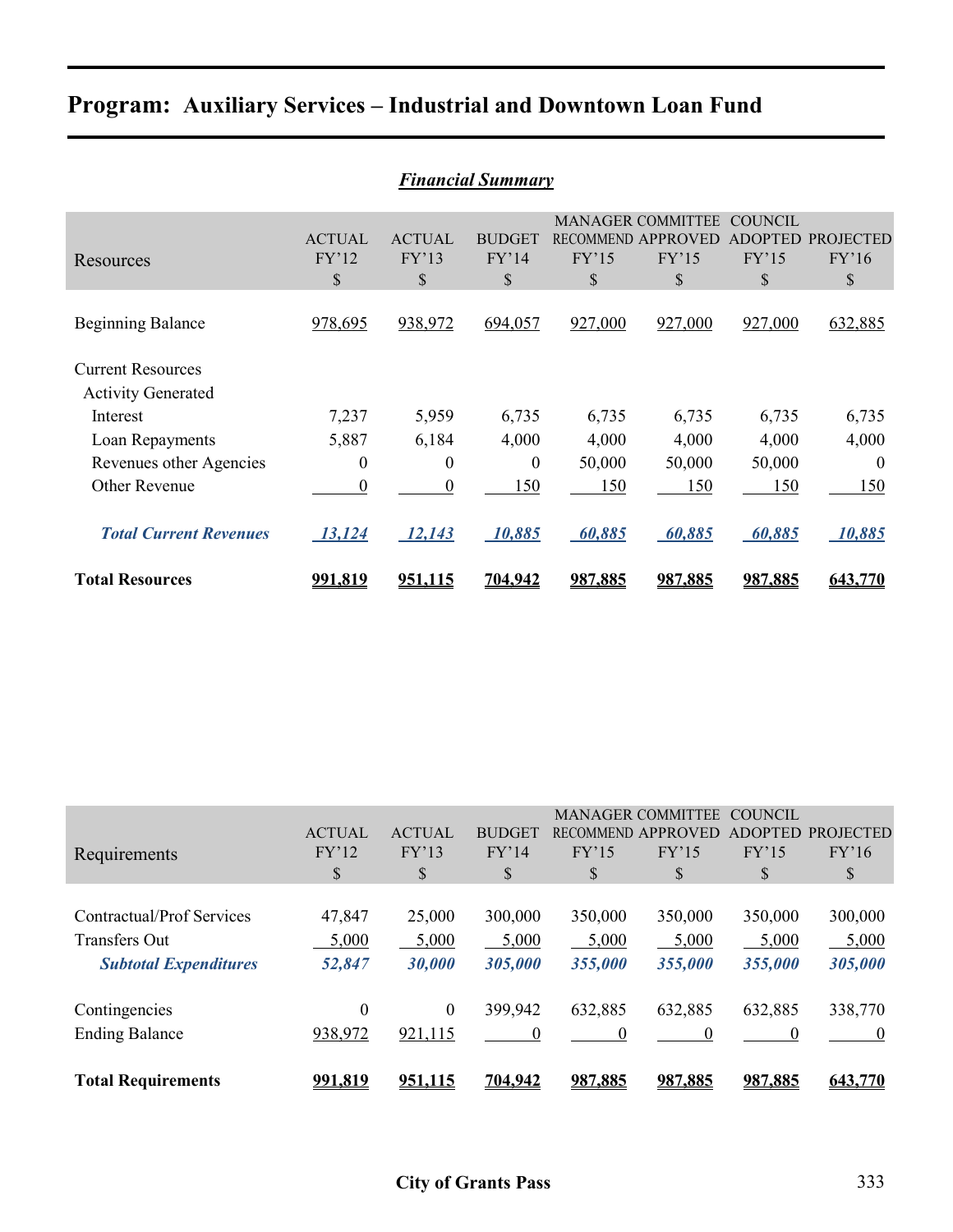## **Program: Auxiliary Services – Community Development Block Grant Fund**

#### *Services Delivered:*

This activity accounts for the receipt and disbursement of funds received through the Community Development Block Grant Program. Several of the City's prior grants were for the purpose of making low or no interest housing rehabilitation loans. The repayments from these loans are also accounted for in this fund.

#### *FY'15 Anticipated Accomplishments & Corresponding Council Goal - Strategic Plan Item:*

#### **Encourage Economic Prosperity**

#### **Objective 1: Facilitate an environment to encourage business prosperity and economic opportunities**

- Prepare a funding package to resolve sewer issues in Spalding Park.
- Find solutions for business development and remodeling.
- Continue work on Community Block Grant project for LB6041 Food Bank Warehouse.

#### *Budget Highlights:*

The FY'15 budget reflects the loan activity on the low or no interest housing rehabilitation loans. The City budgets for the maximum potential resources from traditional CDBG resources and the potential to use those resources. The City has been authorized to be recognized as an "Entitlement City". Annual resources will be dedicated directly to the City, and the responsibility for appropriate use and management of those resources will be the City's.

#### *FY'14 Activity Review:*

The City issued a façade grant for work in the Downtown core. Additionally, this program provided \$111,000 in funding for small business and non-profit transportation SDC incentives as well as \$16,000 for the Food Bank Warehouse project.

This year the fund provided \$250,000 for the new Downtown Fire Life Safety Grant program.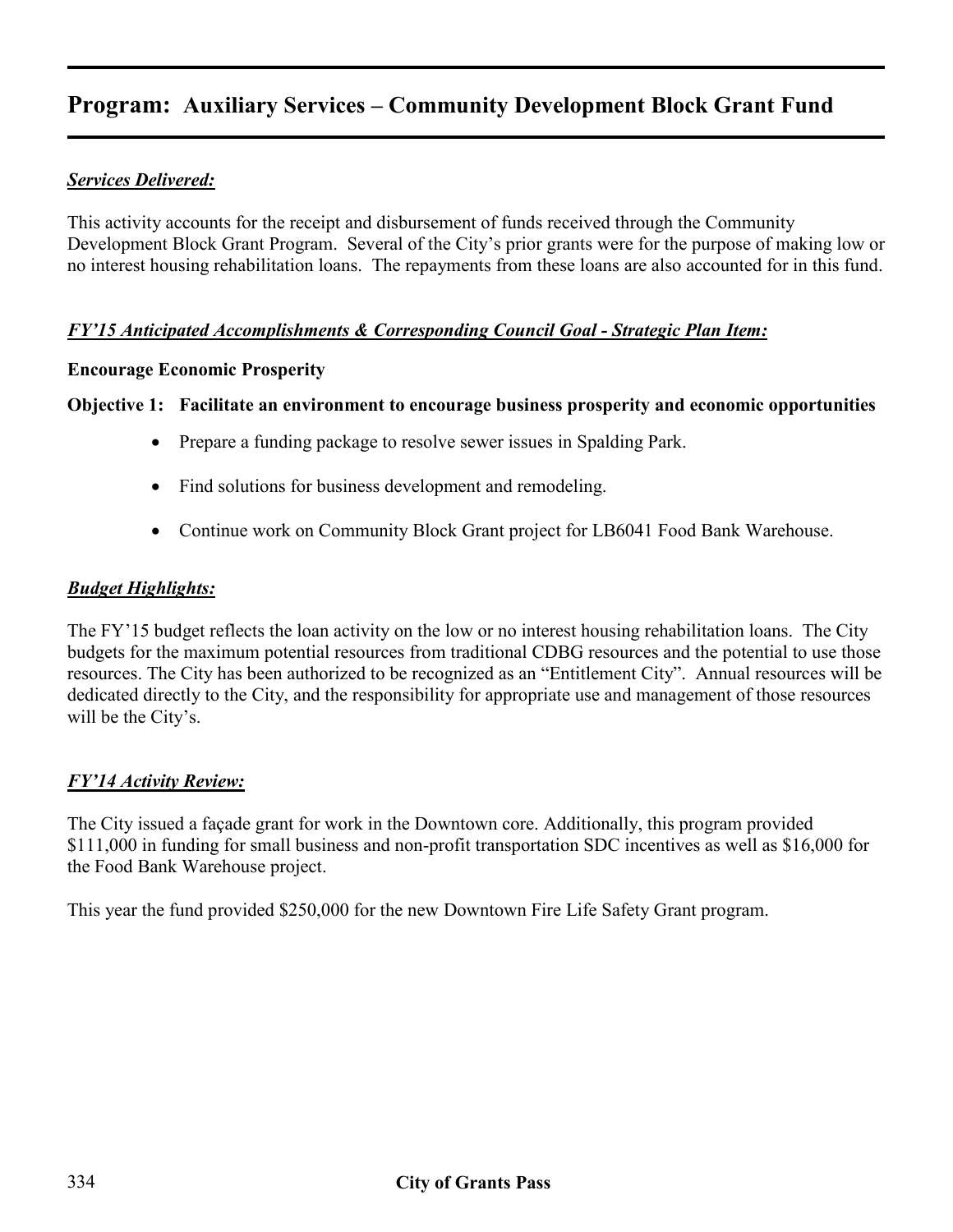|  |  | <b>Program: Auxiliary Services - Community Development Block Grant Fund</b> |  |
|--|--|-----------------------------------------------------------------------------|--|
|  |  |                                                                             |  |

|                               | <b>Financial Summary</b> |                  |               |                  |                          |                |                  |  |  |  |
|-------------------------------|--------------------------|------------------|---------------|------------------|--------------------------|----------------|------------------|--|--|--|
|                               |                          |                  |               |                  | <b>MANAGER COMMITTEE</b> | <b>COUNCIL</b> |                  |  |  |  |
|                               | <b>ACTUAL</b>            | <b>ACTUAL</b>    | <b>BUDGET</b> | <b>RECOMMEND</b> | APPROVED                 | <b>ADOPTED</b> | <b>PROJECTED</b> |  |  |  |
| Resources                     | FY'12                    | FY'13            | FY'14         | FY'15            | FY'15                    | FY'15          | FY'16            |  |  |  |
|                               | \$                       | \$               | \$            | \$               | \$                       | \$             | \$               |  |  |  |
|                               |                          |                  |               |                  |                          |                |                  |  |  |  |
| <b>Beginning Balance</b>      | 934,187                  | 941,986          | 800,620       | 452,134          | 452,134                  | 452,134        | 189,844          |  |  |  |
|                               |                          |                  |               |                  |                          |                |                  |  |  |  |
| <b>Current Resources</b>      |                          |                  |               |                  |                          |                |                  |  |  |  |
| <b>Activity Generated</b>     |                          |                  |               |                  |                          |                |                  |  |  |  |
| <b>CD Block Grant</b>         | 71,973                   | $\boldsymbol{0}$ | 900,000       | 375,000          | 375,000                  | 375,000        | 300,000          |  |  |  |
| Interest                      | 9,294                    | 7,565            | 7,460         | 7,460            | 7,460                    | 7,460          | 7,460            |  |  |  |
| Loan Repayments               | 10,490                   | 10,769           | 11,000        | 11,250           | 11,250                   | 11,250         | 11,250           |  |  |  |
|                               |                          |                  |               |                  |                          |                |                  |  |  |  |
| <b>Total Current Revenues</b> | 91,757                   | 18,334           | 918,460       | 393,710          | 393,710                  | 393,710        | 318,710          |  |  |  |
| <b>Total Resources</b>        | 1.025.944                | 960,320          | 1,719,080     | 845.844          | 845,844                  | 845.844        | 508,554          |  |  |  |
|                               |                          |                  |               |                  |                          |                |                  |  |  |  |

|                              |               |               |               |                  | <b>MANAGER COMMITTEE</b> | COUNCIL        |                  |
|------------------------------|---------------|---------------|---------------|------------------|--------------------------|----------------|------------------|
|                              | <b>ACTUAL</b> | <b>ACTUAL</b> | <b>BUDGET</b> | <b>RECOMMEND</b> | APPROVED                 | <b>ADOPTED</b> | <b>PROJECTED</b> |
| Requirements                 | FY'12         | FY'13         | FY'14         | FY'15            | FY'15                    | FY'15          | FY'16            |
|                              | \$            | \$            | \$            | \$               | \$                       | S              | \$               |
|                              |               |               |               |                  |                          |                |                  |
| Contractual/Prof Services    | 8,958         | 15,008        | 116,850       | 406,000          | 406,000                  | 406,000        | 336,000          |
| Capital Outlay               | $\theta$      | $\mathbf{0}$  | 825,000       | $\theta$         | $\theta$                 | $\Omega$       | $\theta$         |
| <b>Transfers Out</b>         | 75,000        | 150,000       | 361,000       | 250,000          | 250,000                  | 250,000        | $\theta$         |
| <b>Subtotal Expenditures</b> | 83,958        | 165,008       | 1,302,850     | 656,000          | 656,000                  | 656,000        | 336,000          |
| Contingencies                | $\mathbf{0}$  | $\mathbf{0}$  | 416,230       | 189,844          | 189,844                  | 189,844        | 172,554          |
| <b>Ending Balance</b>        | 941,986       | 795,312       | 0             | 0                | 0                        |                | $\theta$         |
|                              |               |               |               |                  |                          |                |                  |
| <b>Total Requirements</b>    | 1,025,944     | 960.320       | 1.719.080     | 845.844          | 845.844                  | 845,844        | 508.554          |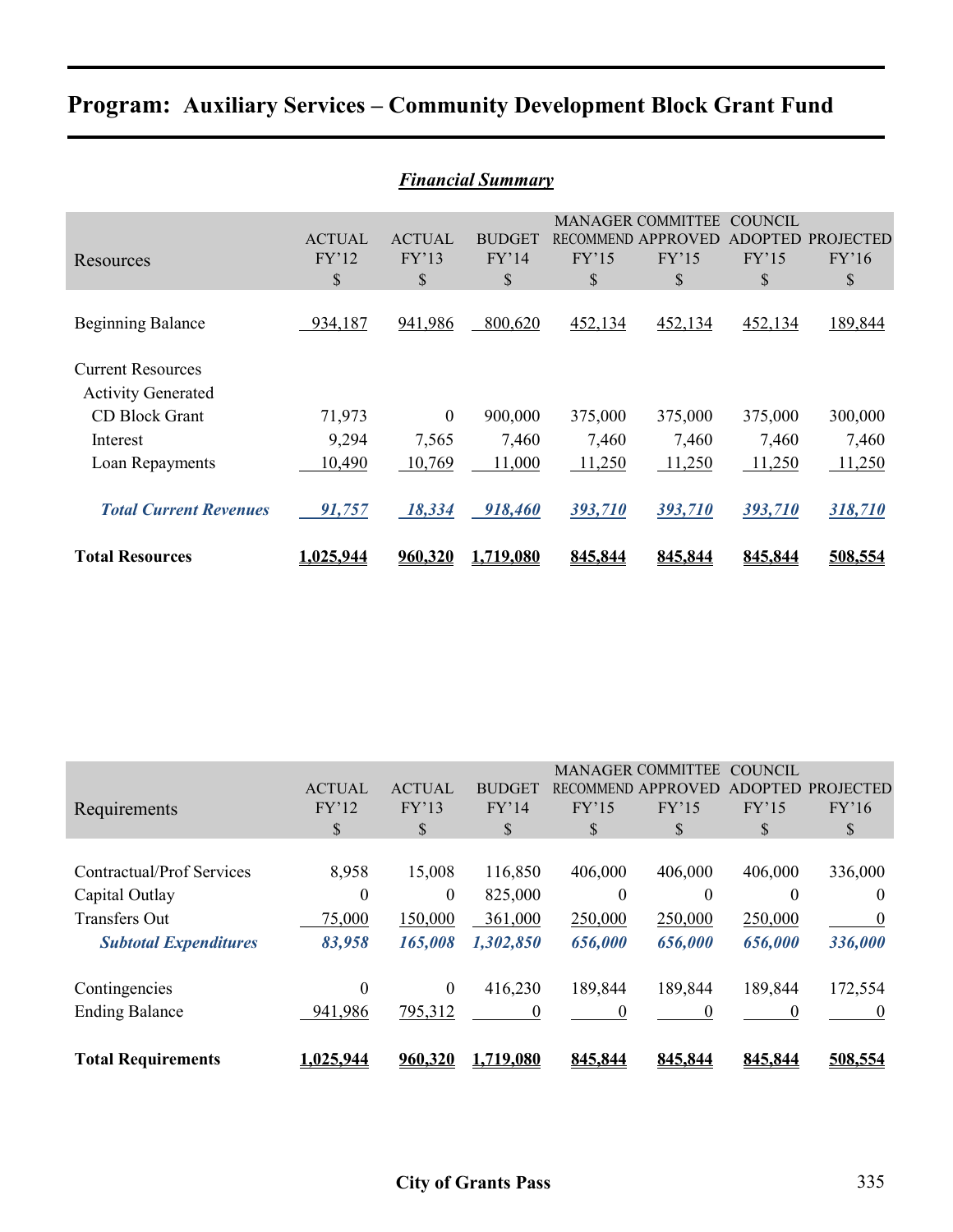## **Program: Auxiliary Services – Environmental Waste Fees Fund**

### *Services Delivered:*

The Solid Waste Franchise Agreements with Republic Services, Inc. (formerly Allied Waste) and Southern Oregon Sanitation provide for an Environmental Program Fee (EPF) to be charged for each ton of refuse collected by the haulers and at the Transfer Station and paid to the City. This EPF is held in a separate account and must be used for environmental cleanups at solid waste sites and other solid waste program activities. Josephine County has implemented a similar EPF paid by the haulers, to the County.

The City and County formed an intergovernmental Solid Waste Agency in order to coordinate the expenditures of the EPF funds for cleanup sites and other solid waste programs throughout the City and County. The monies recorded by the City are passed through to the Josephine County/City of Grants Pass Solid Waste Agency.

#### *FY'15 Anticipated Accomplishments & Corresponding Council Goal - Strategic Plan Item:*

#### **Provide Cooperative, Shared Leadership Involving Council, Staff and Community**

#### **Objective 4: Ensure efficiency and effectiveness in City Operations**

• Provide timely and accurate disbursement of solid waste fees to the Solid Waste Agency.

#### *Budget Highlights:*

Expenditures represent an estimated \$251,000 in EPF fees to be passed through to the Solid Waste Agency.

#### *FY'14 Activity Review:*

All EPF fees received due at June 30, 2014 and received by August 31, 2014 will be transferred to the Solid Waste Agency.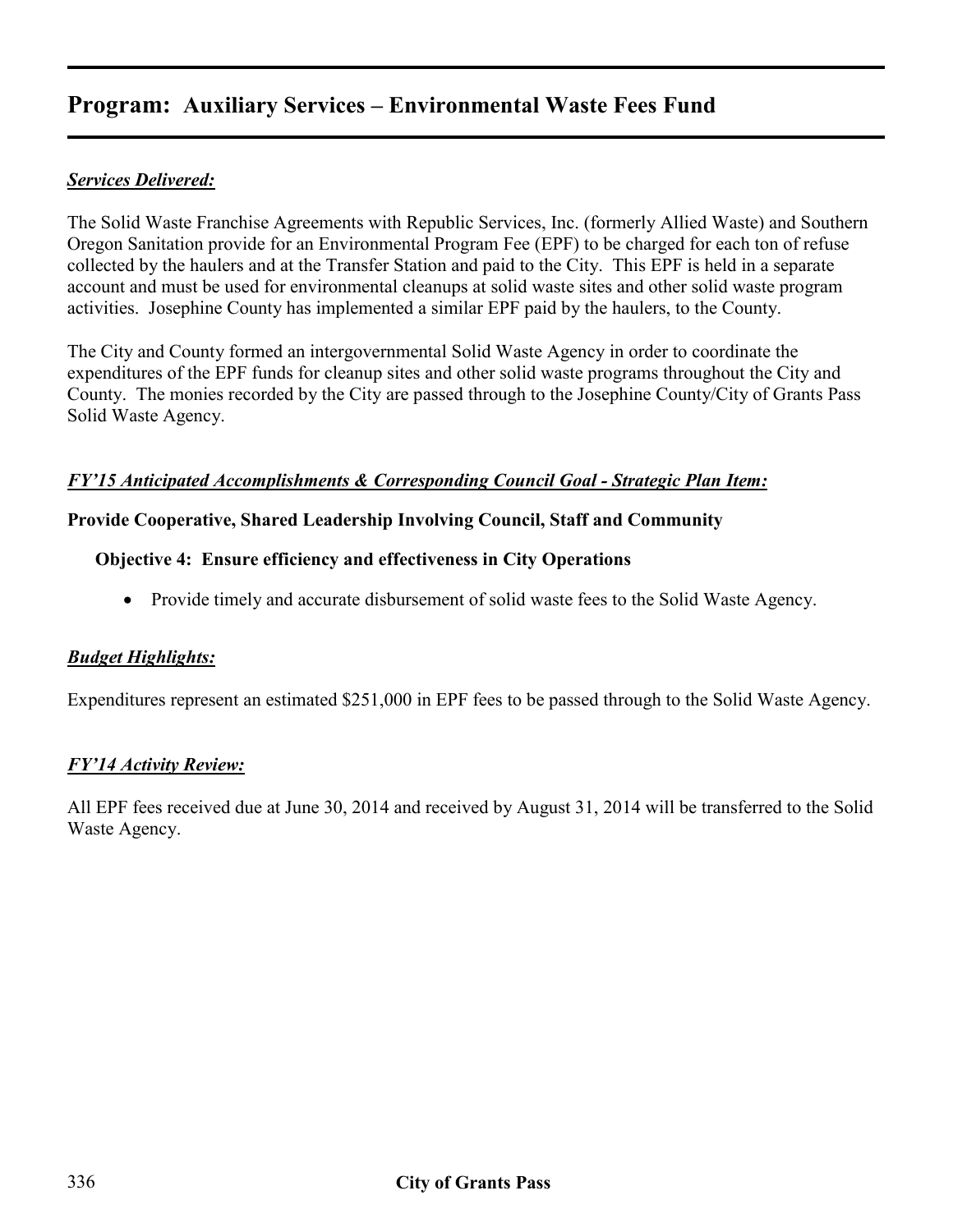# **Program: Auxiliary Services – Environmental Waste Fees Fund**

| <b>Financial Summary</b>                                               |                              |                              |                              |             |                                                               |                                                 |                                 |  |
|------------------------------------------------------------------------|------------------------------|------------------------------|------------------------------|-------------|---------------------------------------------------------------|-------------------------------------------------|---------------------------------|--|
| Resources                                                              | <b>ACTUAL</b><br>FY'12<br>\$ | <b>ACTUAL</b><br>FY'13<br>\$ | <b>BUDGET</b><br>FY'14<br>\$ | FY'15<br>\$ | <b>MANAGER COMMITTEE</b><br>RECOMMEND APPROVED<br>FY'15<br>\$ | <b>COUNCIL</b><br><b>ADOPTED</b><br>FY'15<br>\$ | <b>PROJECTED</b><br>FY'16<br>\$ |  |
| <b>Beginning Balance</b>                                               | 12,280                       | 12,280                       | 0                            | $\theta$    | $\mathbf{0}$                                                  | $\theta$                                        | $\theta$                        |  |
| <b>Current Resources</b><br><b>Activity Generated</b><br>Landfill Fees | 238,661                      | 243,565                      | 244,000                      | 251,000     | 251,000                                                       | 251,000                                         | 259,000                         |  |
| <b>Total Current Revenues</b>                                          | 238,661                      | 243,565                      | 244,000                      | 251,000     | 251,000                                                       | 251,000                                         | 259,000                         |  |
| <b>Total Resources</b>                                                 | 250.941                      | 255.845                      | 244.000                      | 251.000     | 251.000                                                       | 251.000                                         | 259,000                         |  |

| <b>Total Requirements</b>                                 | <u>250.941</u>               | 255.845                      | 244.000                      | 251.000            | 251.000                                                       | <u>251.000</u>                | 259,000                                                 |
|-----------------------------------------------------------|------------------------------|------------------------------|------------------------------|--------------------|---------------------------------------------------------------|-------------------------------|---------------------------------------------------------|
| <b>Ending Balance</b>                                     | 12,280                       | 12,281                       | 0                            |                    |                                                               |                               |                                                         |
| Contractual/Prof Services<br><b>Subtotal Expenditures</b> | 238,661<br>238,661           | 243,564<br>243,564           | 244,000<br>244,000           | 251,000<br>251,000 | 251,000<br>251,000                                            | 251,000<br>251,000            | 259,000<br>259,000                                      |
| Requirements                                              | <b>ACTUAL</b><br>FY'12<br>\$ | <b>ACTUAL</b><br>FY'13<br>\$ | <b>BUDGET</b><br>FY'14<br>\$ | FY'15<br>\$        | <b>MANAGER COMMITTEE</b><br>RECOMMEND APPROVED<br>FY'15<br>\$ | <b>COUNCIL</b><br>FY'15<br>\$ | ADOPTED PROJECTED<br>FY'16<br>$\boldsymbol{\mathsf{S}}$ |
|                                                           |                              |                              |                              |                    |                                                               |                               |                                                         |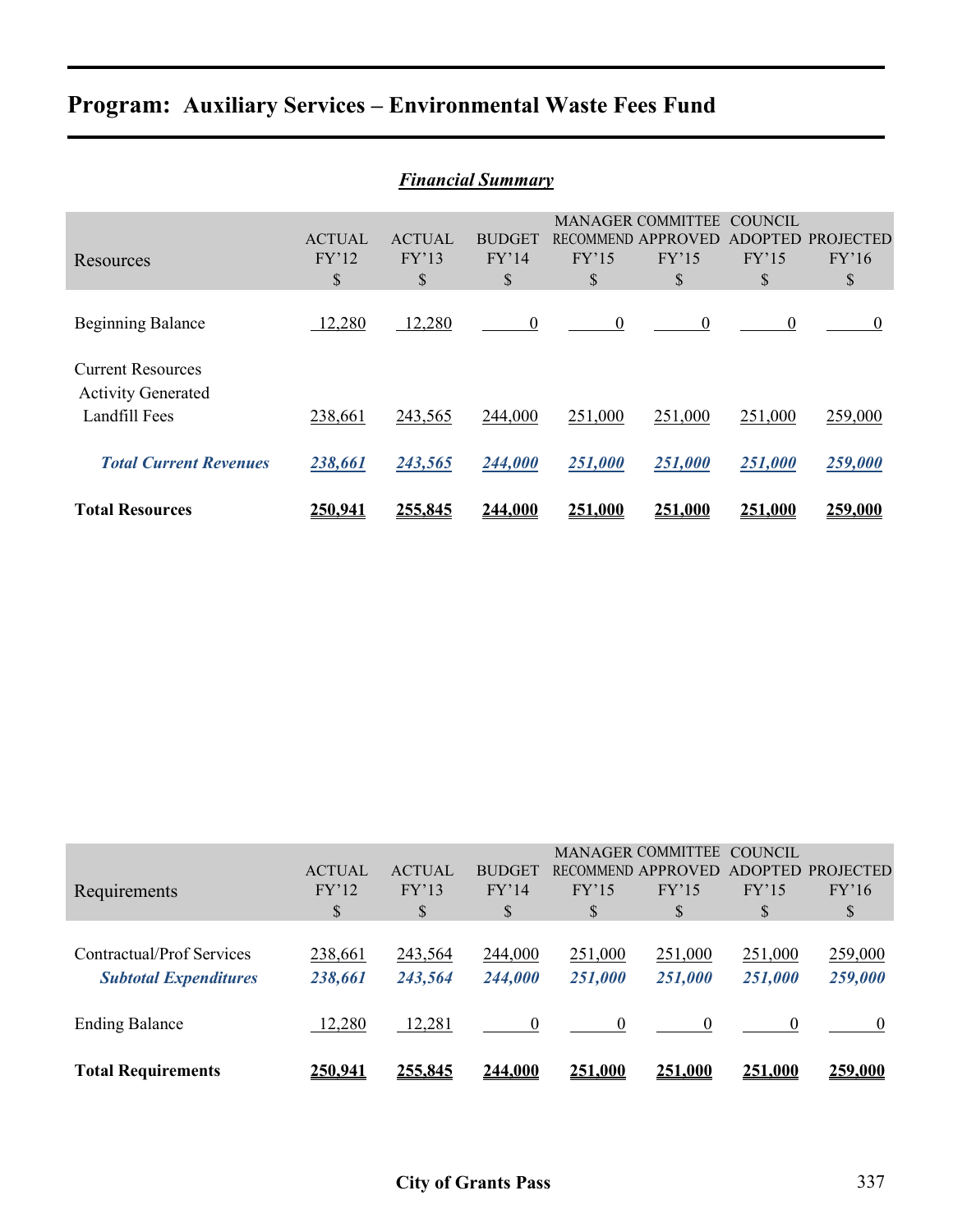## **Program: Auxiliary Services – Agency Fund**

#### *Mission Statement:*

This fund is overseen by the Finance Department where our mission is to *"Provide fiscal integrity and efficient service through communication, technology and teamwork."* 

#### *Services Delivered:*

This activity accounts for funds on deposit with the City for future application, and includes prepayments and general deposits. Receipts for this activity are dependent entirely on the amount of funds placed into trust from various City operations. All funds on deposit are held in liability accounts in the Agency Fund. Investment interest, investment expenditures on deferred development agreement deposits, and direct charges remain as budgeted items in the Agency Fund.

#### *FY'15 Anticipated Accomplishments & Corresponding Council Goal - Strategic Plan Item:*

#### **Provide Cooperative, Shared Leadership Involving Council, Staff and Community**

#### **Objective 4: Ensure efficiency and effectiveness in City Operations**

- Account for and reconcile all funds entrusted to the City of Grants Pass.
- Provide timely reimbursements for advanced finance funds received.

#### *Budget Highlights:*

Primary expenditures in this fund provide for payout of interest when refunding trust deposits and the payment of direct charges to Finance for oversight of the fund.

#### *FY'14 Activity Review:*

All funds were accounted for during the FY'13 audit and there were no outstanding refunds due.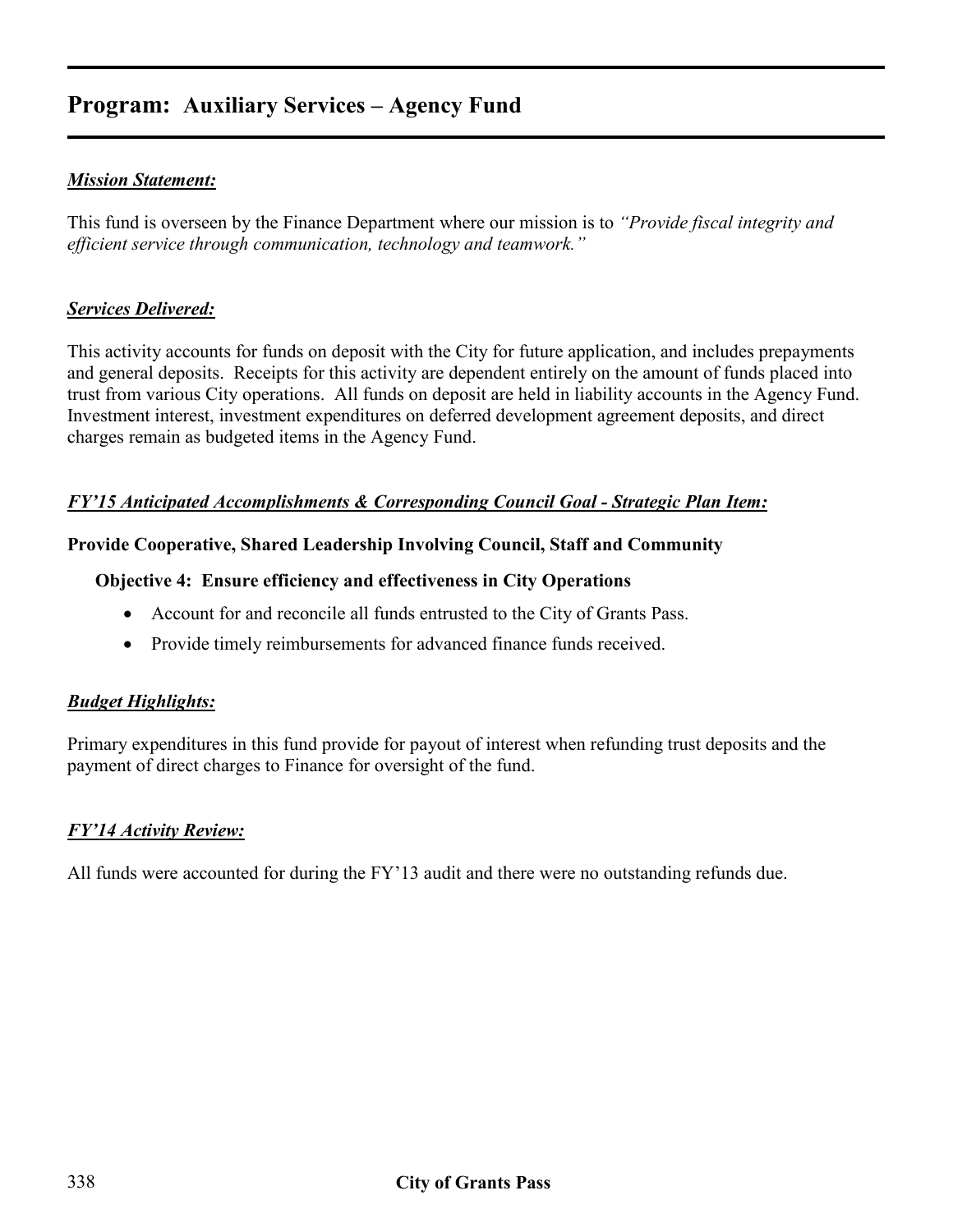# **Program: Auxiliary Services – Agency Fund**

| <b>Financial Summary</b>                                          |                              |                              |                              |             |                                                               |                                          |                                 |  |
|-------------------------------------------------------------------|------------------------------|------------------------------|------------------------------|-------------|---------------------------------------------------------------|------------------------------------------|---------------------------------|--|
| Resources                                                         | <b>ACTUAL</b><br>FY'12<br>\$ | <b>ACTUAL</b><br>FY'13<br>\$ | <b>BUDGET</b><br>FY'14<br>\$ | FY'15<br>\$ | <b>MANAGER COMMITTEE</b><br>RECOMMEND APPROVED<br>FY'15<br>\$ | COUNCIL<br><b>ADOPTED</b><br>FY'15<br>\$ | <b>PROJECTED</b><br>FY'16<br>\$ |  |
| <b>Beginning Balance</b>                                          | 191,160                      | 195,150                      | 240,451                      | 185,869     | 185,869                                                       | 185,869                                  | 170,369                         |  |
| <b>Current Resources</b><br><b>Activity Generated</b><br>Interest | 17,187                       | 7,859                        | 22,000                       | 22,000      | 22,000                                                        | 22,000                                   | 22,000                          |  |
| <b>Total Current Revenues</b>                                     | 17,187                       | 7,859                        | 22,000                       | 22,000      | 22,000                                                        | 22,000                                   | 22,000                          |  |
| <b>Total Resources</b>                                            | 208,347                      | 203,009                      | 262,451                      | 207,869     | 207,869                                                       | 207,869                                  | 192,369                         |  |

| Requirements                                                                | <b>ACTUAL</b><br>FY'12<br>\$ | <b>ACTUAL</b><br>FY'13<br>\$ | <b>BUDGET</b><br>FY'14<br>\$ | FY'15<br>\$                | <b>MANAGER COMMITTEE</b><br>RECOMMEND APPROVED<br>FY'15<br>\$ | COUNCIL<br><b>ADOPTED</b><br>FY'15<br>\$ | <b>PROJECTED</b><br>FY'16<br>\$ |
|-----------------------------------------------------------------------------|------------------------------|------------------------------|------------------------------|----------------------------|---------------------------------------------------------------|------------------------------------------|---------------------------------|
| Contractual/Prof Services<br>Direct Charges<br><b>Subtotal Expenditures</b> | 7,097<br>6,100<br>13,197     | 0<br>12,500<br>12,500        | 25,000<br>12,500<br>37,500   | 25,000<br>12,500<br>37,500 | 25,000<br>12,500<br>37,500                                    | 25,000<br>12,500<br>37,500               | 25,000<br>12,500<br>37,500      |
| <b>Ending Balance</b>                                                       | 195,150                      | 190,509                      | 224,951                      | 170,369                    | 170,369                                                       | 170,369                                  | 154,869                         |
| <b>Total Requirements</b>                                                   | <u>208,347</u>               | <u>203,009</u>               | <u>262,451</u>               | 207,869                    | 207,869                                                       | 207,869                                  | <u>192,369</u>                  |